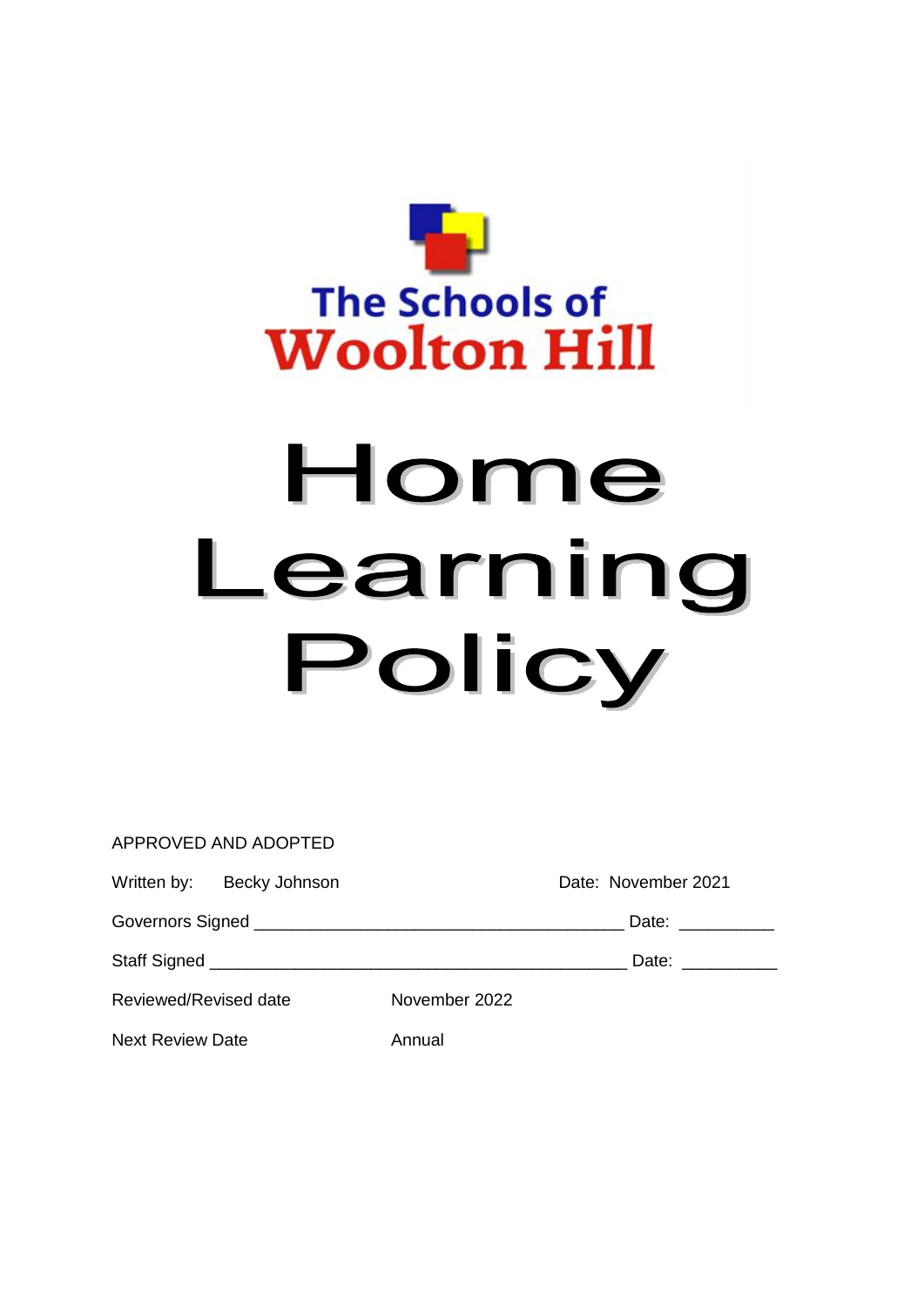# **Rationale**

At The Schools of Woolton Hill we believe that homework is an essential part of pupils' learning. In line with National Curriculum requirements, homework is set and children are encouraged to, and expected to establish good homework habits from the beginning of their school life.

- Homework is set regularly as a means of reinforcing and extending learning
- Homework is differentiated to meet the needs of individual pupils
- Homework should be understood by pupils and parents, and not be seen as an onerous task
- All pupils will be expected to complete homework on time

# **Definition**

Homework is defined as work set by the teacher to be done at home, either by the child alone or with the support of an older sibling, parent or carer. The main focus of homework will be Maths and English, with occasional tasks to extend and enhance learning across the curriculum.

Homework will involve some or all of the following activities:

- Reading: independent, shared or paired reading, with possible activities to reinforce comprehension and understanding of texts as children progress through school.
- Spellings and vocabulary extension: learning sounds and spellings; activities to apply spelling rules and patterns to extended tasks.
- Research into an aspect of the curriculum as preparation for, extension to, consolidation of or follow up to work carried out in class.
- Learning number facts and practice of calculation, including problem solving (multiplication tables, number bonds, etc.).
- Other tasks to extend work done in class, including topic-based work.

The nature, type and amount of homework will vary according to the age and ability of the pupil.

## **Entitlement**

All children are entitled to have homework set by their teacher which is matched to their ability and needs. Parents are entitled to share in the learning of their child.

## **Aims**

At The Schools of Woolton Hill we appreciate how important the links between home and school are, and the need for us to work together to ensure a good education for all children. It is for this reason that we believe that it is important that children have homework set that will support learning within the classroom. Homework will be carefully planned to extend learning, enhance and reinforce skills and understanding, and allow children to consolidate and improve their skills further.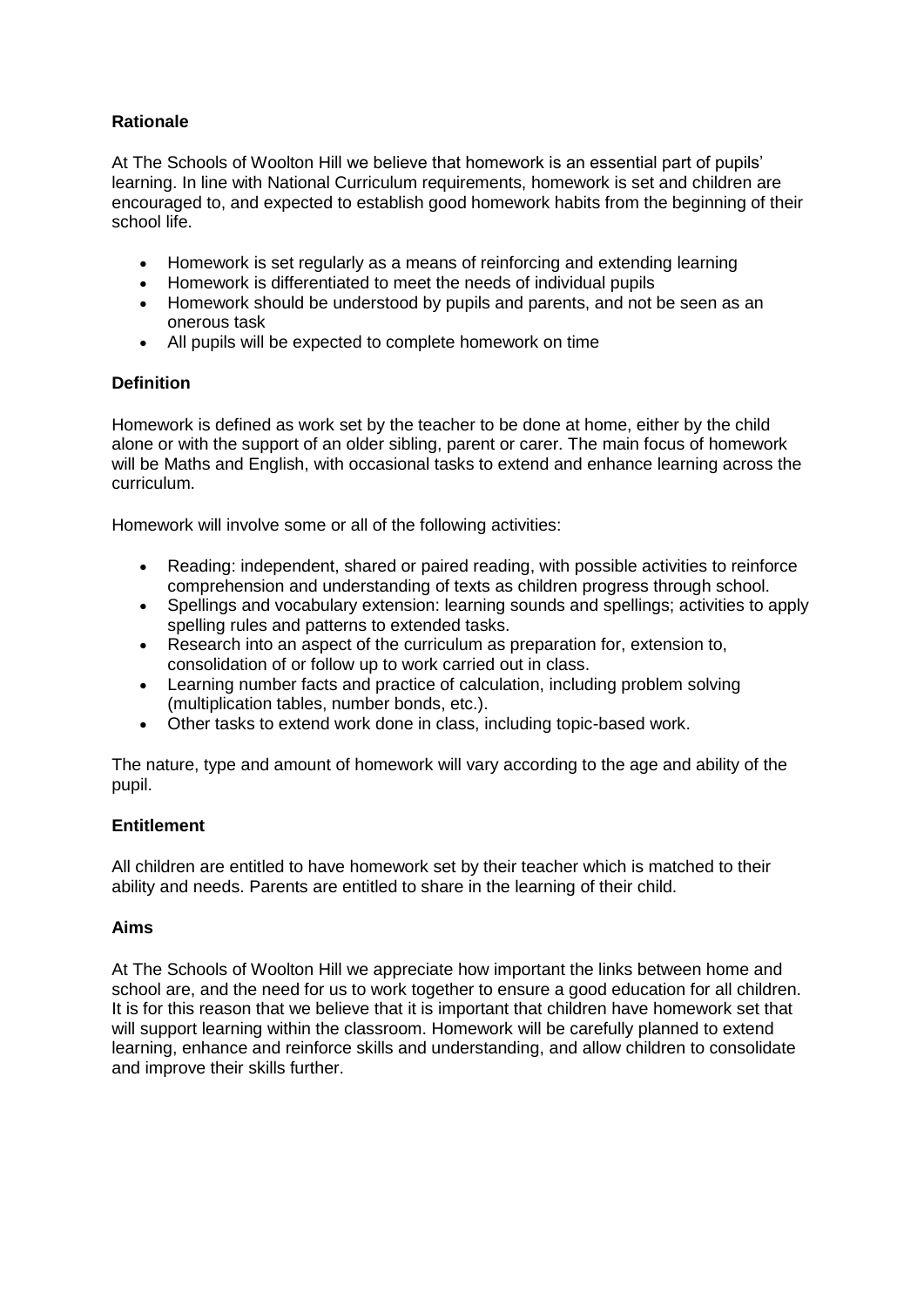Through the provision of a variety of activities and approaches to homework we aim to:

- Raise standards in all curriculum areas but particularly basic skills in Maths and **English**
- Create a sound partnership between parents and teachers with regard to children's learning
- Provide opportunities for wider learning and linking children's interests to learning at school
- Consolidate/reinforce pupils' skills, knowledge and understanding of work covered in class
- Improve pupils' attitudes to learning, self-discipline and independent learning skill

# **Teachers**

In setting and marking homework, teachers will:

- Give reasonable time for its completion (including time to complete tasks if homework is not returned)
- Match tasks to time and as far as possible to the abilities of the children
- Mark children's work weekly (following the marking policy on Google classroom or give oral feedback, depending on the age of the child and nature of the task
- Celebrate children's work, e.g. positive comments, rewards and displays in class
- Keep a record of children's progress and provide regular oral feedback to children about their effort, achievements and next steps
- Respond to parent comments and let parents know if the teacher has any concerns. Provide feedback termly or when parents enquire.

# **Parents**

At The Schools of Woolton Hill, we recognise the importance of developing a sound partnership between parents and children with reference to children's learning.

# **Parents will:**

- Be provided with additional guidance to support learning at home and to help children with homework tasks;
- Be encouraged to support the school's homework policy when signing the home school agreement;
- Be given feedback on how children are doing with homework through marking and during parents' meetings.

# **Monitoring**

An essential part of the homework is the evaluation of children's work against success criteria. Time is set aside at school weekly for children to present & share their homework, helping children to assess with their teacher and peers the successful elements and next steps for development. Google Classroom homework will be monitored and marked weekly after the deadline date set.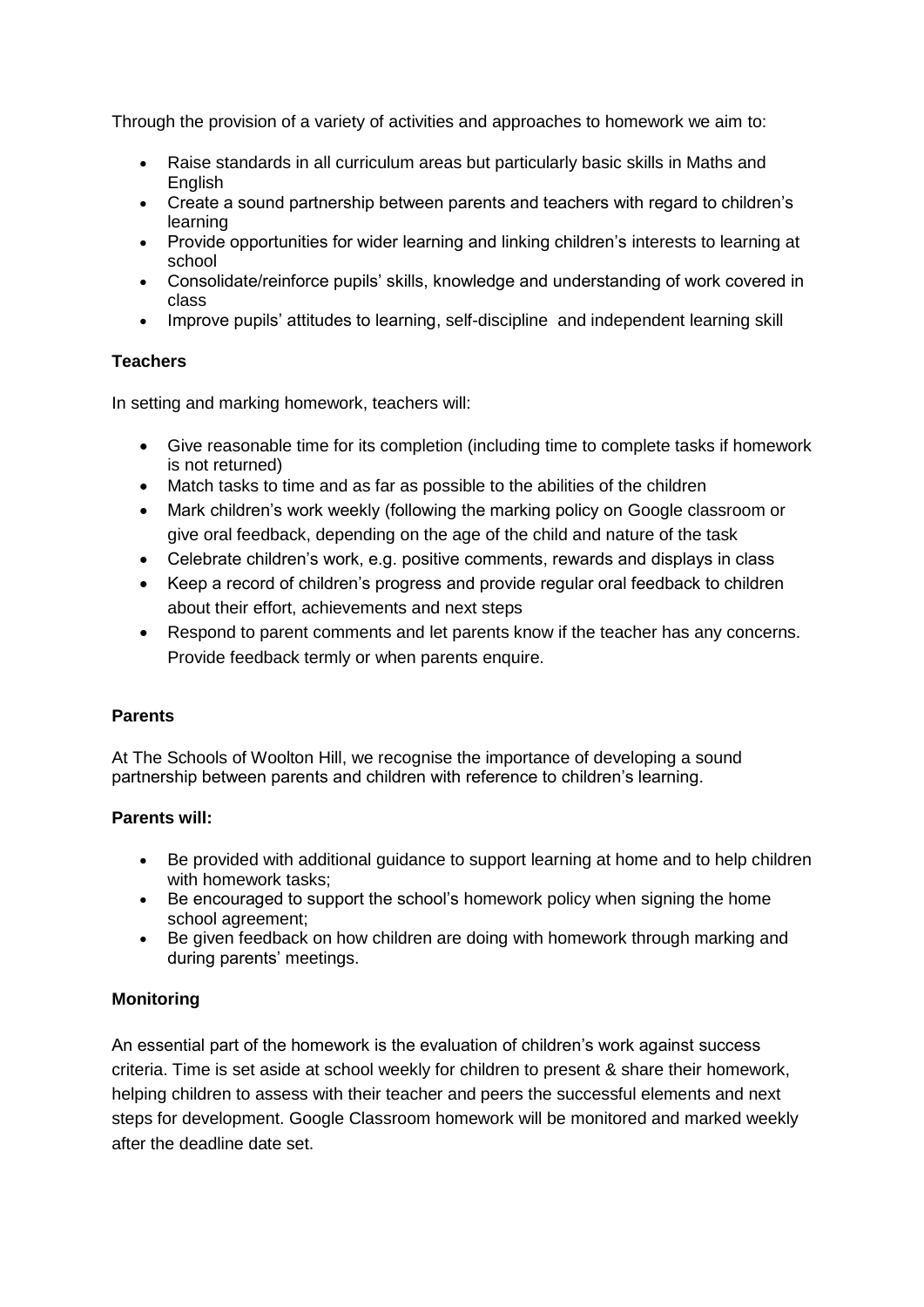The Headteacher will regularly review the Policy and Guidelines on behalf of the Governing Body, alongside the senior leadership team and whole staff team and will monitor the quality of homework provision through planning and children's work scrutiny.

### **Appendix 1 – Guidance for parents/carers**

#### **Homework – Guidance for Parents**

At The Schools of Woolton Hill we appreciate how important and valuable good home/school links are and the need for us all to work together to ensure a good education for all children.

Homework is an important part of the curriculum for pupils, and in line with National Curriculum guidance we provide regular homework for pupils in all year groups.

We aim to vary the approach to homework according to the age and learning needs of the child and we cannot emphasise too strongly the importance of parents working with their child to ensure homework is completed.

#### **Why do we set homework?**

Homework enables children to practise and extend skills learned in the classroom, and also gives pupils a chance to undertake research and additional learning, as required. It involves parents (and other adults) in the children's work and we believe that homework encourages and improves independent learning.

#### **How can parents help?**

There are many ways you can help:

- Ask the children questions about what they are learning at school (talking helps everyone understand things clearly).
- Play word and number games to consolidate early learning of letter sounds, common vocabulary and number bonds.
- Spend a little time, on a regular basis, listening to your child read and discussing the books they have brought home. Encourage your child to read words and books regularly (show them how important words are).
- Test what has to be learned e.g. spellings, tables, number facts etc.
- Read what your child has written, and talk to them about their writing: Does it make sense? Is it correctly punctuated? Is writing neat and accurate? Have they used exciting words?
- Encourage your child to check over his/her work.
- Help your child find out additional facts, e.g. by visiting the library or researching on the Internet.

We ask for your support in seeing that homework is done conscientiously and in the best possible conditions. If homework is not completed children are often at a disadvantage in class, as many homework tasks are discussed in class and often inform future learning.

Time set aside for homework should be respected by the rest of the family. Try to make sure it becomes part of your child's daily routine.

Encourage your child to establish a homework routine which best suits them, e.g. not when they are becoming tired.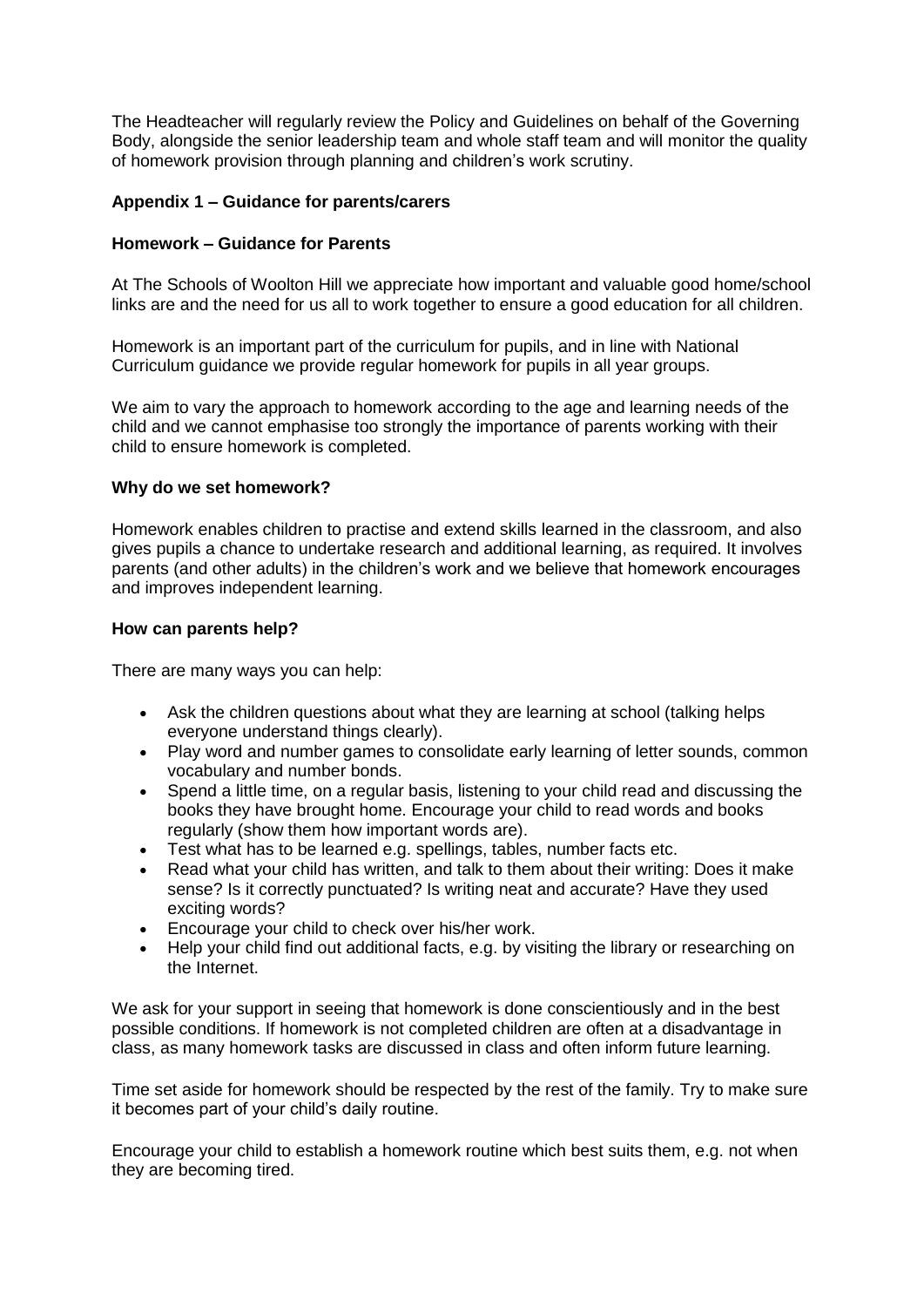For younger children little and often is best – 10-15 minutes daily is a good habit. As children become older they should be encouraged to sustain their concentration for longer periods of time, and to work with increasing independence. For example, it would be beneficial to get children into the habit of reading every evening; time spent on reading should range from approximately 10 minutes in Key Stage 1 and up to 30 minutes in Key Stage 2. We appreciate this isn't always possible every day but a minimum of 3-4 times a week should be encouraged. If a child struggles with an activity, try to avoid becoming anxious about it and approach your child's teacher as soon as you can. They will spend more time explaining the task to help you and your child.

## **What sort of homework should I expect for my child?**

Children will bring home reading books every day. Please ensure these are returned when requested. In addition, children will be given tasks to support learning in Englishand numeracy lessons, and occasionally to extend learning in other subject areas.

Homework tasks will depend on the age and ability of children, but in general terms the following can be expected:

# **Reception**

Reading – all children will bring an appropriate reading book home linked to their phonic knowledge. Reading record books should be filled in daily so that you can share comments on progress and enjoyment with school staff. The staff will choose books for the children linking exactly to their learning. Once settled into school, children will also be sent home weekly phonics (sounds to learn) and high frequency words to read by sight.

## **Year 1**

Daily Reading (linked to phonics assessments) books will be changed once a week. Children have access to other books and can change these when they want to.

#### Weekly mental Maths

Weekly differentiated phonics or spellings (Common Exception Words and taught spelling rules) in English

#### **Year 2**

Reading books (linked to phonics assessments). Once phonics is mastered children will choose appropriate books in their colour band independently. Books will be changed once a week. Children have access to other books and can change these when they want to.

#### Weekly mental Maths

Weekly differentiated phonics or spellings (Common Exception Words and taught spelling rules) in English

Learning times tables using Times Table Rockstars (computer based tasks for times tables)

Year 1 and Year 2 Maths and English games on Purple Mash (optional)